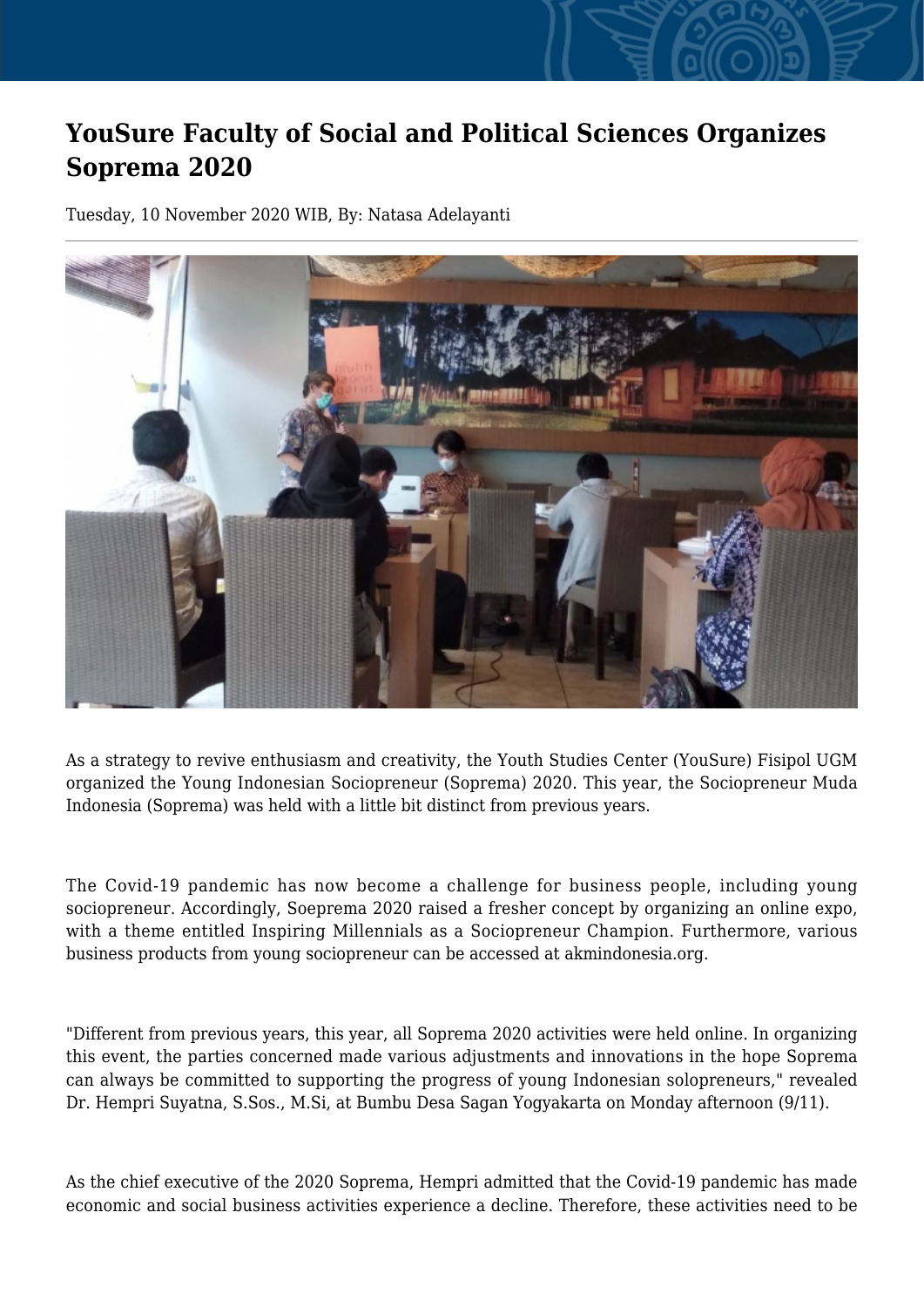

Even though it was held during a pandemic, Soprema's activities, which were now entering their fifth year of organization, still got remarkable enthusiasm from young sociopreneur. This fact was proven from the number of registrants for this year's competition from 25 provinces in Indonesia.

"Although it had not been able to exceed 2017, which reached 31 provinces, the event implementation this year was reached up to more than in 2019. There were 22 provinces that attended this event. The farthest participants were from Papua and West Papua," he said.

The 2020 Soprema series of activities will be held from November 10 to December 4, including Incubation & Pitching on November 11-14, Soprema Talk on November 14, Virtual Expo on November 14 to December 4, and Awarding Soprema on December 4.

M. Najib Azca, Ph.D., as well as the Director of YouSure, said that nowadays, sociopreneur for social entrepreneurs' inequality between the regions and the center is still significant. Meanwhile, during the Covid-19 pandemic, Indonesia needed social entrepreneurs as a way to recover the economy from the crisis.

"Solopreneurs from all parts of this country must be given opportunities since there is still an imbalance between the central and periphery areas," he explained.

Soprema is a kind of activity that involves various areas. This activity is based on an affirmative policy. Solopreneurs from all parts of this country must also be given a chance in this activity. This condition is due to there are still inequalities between the central and periphery areas.

Author: Agung Nugroho Translator: Natasa A

## **Related News**

- [YouSure FISIPOL UGM to Host Soprema Competition 2016](http://ugm.ac.id/www.ugm.ac.id//en/news/20335-yousure-faculty-of-social-and-political-sciences-organizes-soprema-2020)
- [Soprema 2020: Young Social Entrepreneurship as a Solution for National Awakening](http://ugm.ac.id/www.ugm.ac.id//en/news/18734-social-and-political-sciences-ugm-organises-social-impact-festival)